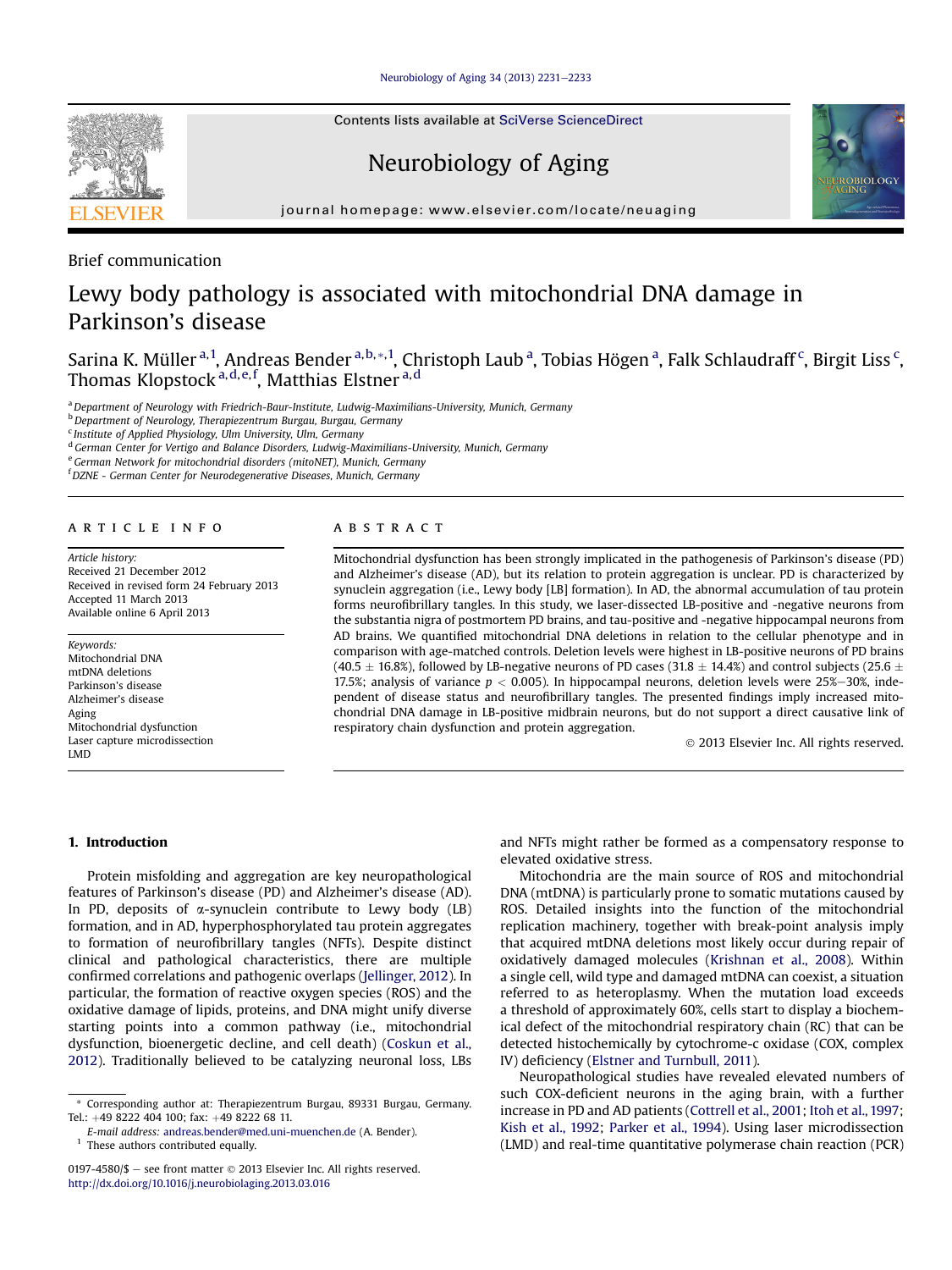analysis of single neurons, we previously demonstrated that this COX deficiency is caused by clonally expanded mtDNA deletions [\(Bender et al., 2006](#page-2-0)). Melanized dopaminergic neurons of the substantia nigra (SN) are particularly vulnerable ([Bender et al.,](#page-2-0) [2008](#page-2-0); [Elstner et al., 2011](#page-2-0)). In this study, using LMD and singleneuron quantitative PCR analysis, we investigated the relationship between protein aggregation and mtDNA deletions in human midbrain and hippocampus neurons in PD, AD, and age-matched control individuals.

## 2. Methods

# 2.1. Case and control groups

Frozen midbrain tissue was requested from the German brain bank (Brain-Net) and from the Neuropathology Department of the University of Ulm, Germany. Written consent was obtained with verification and/or assent in writing from next of kin who confirmed the wishes at time of death. All procedures were approved by the Local Research Ethics Committees. The study is in accordance with the ethical standards laid down in the 1964 Declaration of Helsinki.

Age-matched control individuals had no previous history of neurological or psychiatric disease ( $n = 10$ ; mean age, 74.0  $\pm$  15.7 years; postmortem interval [PMI],  $22.7 \pm 10.1$  hours). In PD patients, neuropathological examination had demonstrated the presence of LB pathology in the SN with moderate to severe neuronal loss and gliosis ( $n = 7$ ; mean age, 77.5  $\pm$  10.3 years; PMI, 29  $\pm$  11.6 hours). Control individuals for AD cases had no previous history of neurological or psychiatric disease ( $n = 4$ ; mean age, 71.3  $\pm$  8.3 years; PMI, 21.8  $\pm$  6.1 hours). AD patients had a clinical and neuropathological diagnosis ( $n = 7$ ; mean age, 77.3  $\pm$  10.8 years; PMI,  $24.8 \pm 12.5$  hours). Statistical analysis (unpaired parametric t test) did not reveal any significant difference in age or PMI between disease and control groups.

## 2.2. Histochemistry

A successive COX/SDH succinate dehydrogenase (SDH, complex II) and  $\alpha$ -synuclein stain was used for midbrain samples. A combination of an AT8 and Nissl stain was used for hippocampal regions. Protocols are previously published ([Elstner et al., 2011](#page-2-0)) and are detailed in the Supplementary data.

# 2.3. LMD and DNA extraction

Ultraviolet laser microdissection was performed using a Leica LMD6000 microscope (Leica, Wetzlar, Germany). Single neurons were collected into separate reaction tubes. DNA was extracted using the QIAamp DNA Micro Kit (Qiagen).

## 2.4. mtDNA deletion analysis and statistical analysis

Quantification of mtDNA levels was determined using real-time PCR and calculated using relative quantification of mitochondrial ND1 and ND4 as recently described ([Elstner et al., 2011](#page-2-0); [Krishnan](#page-2-0) [et al., 2007\)](#page-2-0). Deletion levels of 2 to 6 neurons were individually determined for each disease and control specimen; single-cell values were used for comparative statistics using GraphPad Prism 6 (San Diego, CA, USA).

## 3. Results

In the SN of healthy, aged individuals, no LB formation was seen. mtDNA deletion levels of control SN neurons ( $n = 19$ ) were 25.6  $\pm$ 



Fig. 1. Relative mitochondrial DNA (mtDNA) deletions of substantia nigra neurons dissected from postmortem midbrains of 10 control individuals and 7 Parkinson's disease cases. Per case and neuronal phenotype, values of 2 to 6 neurons were individually determined and plotted. In Parkinson's disease cases, neurons with  $(+LB)$  and without (-LB) Lewy body pathology originated from the same specimens, thus eliminating a potential age-related bias (age of donor  $<$ 75 years = open circles; age  $>$ 75 years = filled circles). Abbreviation: n.s., not significant.  $*$   $p$  < 0.05;  $*$   $*$   $p$  < 0.005.

17.5%. In PD, SN neurons without LBs ( $n = 29$ ) had deletion levels that were slightly higher (31.8  $\pm$  14.3%) than in control individuals. As the main finding, neurons with LB pathology ( $n = 37$ ) collected from the same PD specimens had further elevated deletion levels  $(40.5 \pm 16.75%)$ . Significance was verified using analysis of variance  $(p < 0.002; F = 7.02)$ ; Tukey multiple comparison test showed effects for LB-positive PD neurons versus LB-negative neurons of control individuals (adjusted  $p < 0.005$ ) and PD ( $p < 0.05$ ; Fig. 1). Regression analysis, including all single-neuron deletion values ( $n = 85$ ) revealed a positive association with donor age (linear model;  $R^2 = 0.11$ ;  $p = 0.02$ ), but no association was found for PD neurons alone ( $n = 66$ ;  $R^2 = 0.04$ ;  $p = 0.1$ ). Because LB-negative and LBpositive neurons were collected in equal numbers from the same PD cases, an age-related effect of mtDNA deletion levels can be excluded. mtDNA copy number did not differ between these groups of neurons (PD<sup>(LB+)</sup> = 4266 ± 5299; PD<sup>(LB-)</sup> = 3654 ± 2211; p = 0.77).

NFT-positive neurons were detected in AD hippocampal samples, but were also found in age-matched control samples. Therefore, we were able to collect both, NFT-negative and -positive neurons from control and AD hippocampi. In control samples, NFT-negative